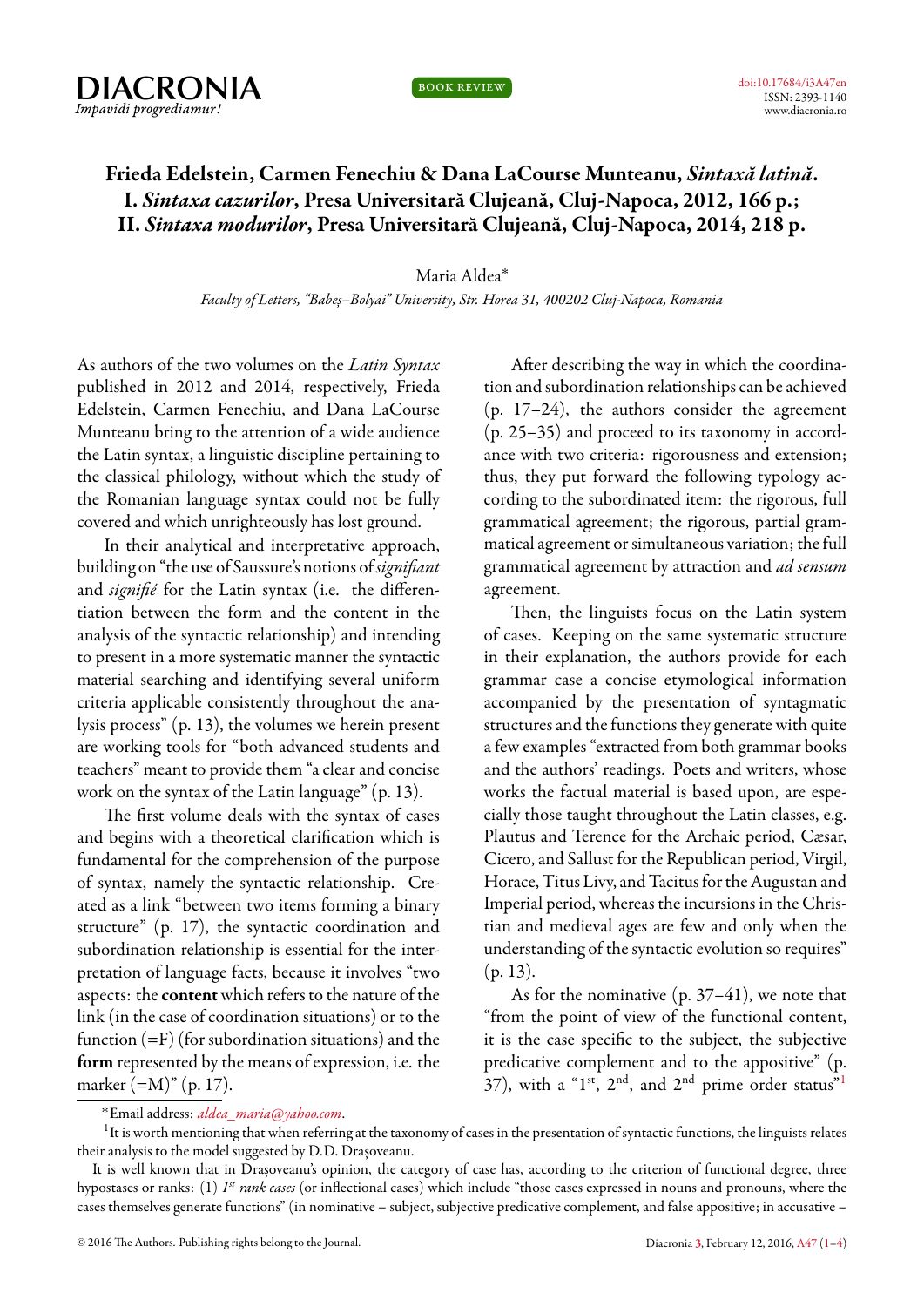(p. 37). Together with the  $2<sup>nd</sup>$  prime order status, the nominative also carries out the function of subjective predicative complement which "is not under a double subordination situation since there is no verb subordination marker"[2](#page-1-0) (p. 38). Concerning the vocative (p. 43), we notice that "it is encountered alone as a 1<sup>st</sup> order case, with no syntactic function and without a status of  $\text{Tr}^3$  $\text{Tr}^3$  [head element, M.A.'s note], though there are also recorded various situations where the vocative is head for a V2 [second order vocative, M.A.'s note] with the function of adjectival attribute" (p. 43). Particular attention will be paid to the genitive (p. 45–68). If from a synchronic point of view the adnominal genitive is most often encountered, the interpretation of the language facts from a diachronic perspective raises questions regarding "the chronology of the head of phrase and, implicitly, the function it carries out" (p. 45). According to several researchers, "the original and specific function of the genitive lies in the fact that it determines more closely the content of a noun", while for others the genitive had first received an adverbal use. With regard to the dative (p. 69–82), the authors note two trends in the specialist literature concerning the functions the dative carries out: on

the one hand, it is considered "the case of the indirect object" but, on the other hand, this function is contested: "In the first case, absolutisation generates confusion, because the dative can accomplish other functions, too (attribute or adverbial uses) [...] In the second case, the elimination of indirect object function leads to inaccuracies and inconsistencies, to a lack of determination for the functional content of certain relations, as well as to the recognition of various species or values as syntactic functions" (p. 69). As for the accusative (p. 83–126), the authors draw attention to the wrong translation of the name of the case, considering that it should be "*causativus casus*", because it denominates "which or who is the cause of causation" (p. 83). The linguists present scrupulously numerous syntactic values of the accusative and underline for each identified value "the heads of phrase, because, on the one hand, the description gains more consistency, and, on the other hand, one can observe more clearly the relationship settled between Tr – Ts [the head of phrase and the subordinate (dependent) term  $-$  M.A.'s note] and the syntactic function the accusative carries out" (p. 83).

Subsequently, they focus on the locative (p. 127– 128) and the ablative (p. 129–163). If, for the loca-

However, in comparison with Professor D.D. Drașoveanu's opinion, the authors always consider the objective predicative complement and the subjective predicative complement as belonging to the  $2<sup>nd</sup>$  rank cases, governed by an agreement, whether they are expressed by bare nouns or adjectives.

direct object, adverbial of time, attribute, and objective predicative complement; in dative – indirect object, adverbial of place, and attribute; in genitive – genitival attribute); (2)  $2^{nd}$  *rank cases*, such as "cases involved through (by) the agreement, expressed in words agreed (in gender, number, and case)" which "generates the same function, i.e. the adjectival attribute"; (3) *3 rd rank cases*, i.e. "the cases required by prepositions and expressed in nouns and pronouns [...], according to the rule of prepositions"([Drașoveanu,](#page-3-0) [1997d,](#page-3-0) p. 94– 96; see also [Drașoveanu,](#page-3-1) [1997c](#page-3-1), p. 80–81). When some structures raising problems in terms of case identification as in the following construction: "*baltă* [matter] from *las-o baltă* [let the matter drop], [...] «non-casus» or «casus generalis»", otherwise, when there is an "identity of cases, the agreement excepted"([Drașoveanu](#page-3-2), [1997e,](#page-3-2) p. 118), the solution suggested by the Cluj Professor of Romanian syntax is to "reveal a new means of expression of the syntactic relationships, i.e. the simultaneous casual variation or the second casual inflection", which is in fact "a means of intra-clause subordination, other than the agreement" [\(Drașoveanu](#page-3-3), [1997h](#page-3-3), p. 286; see also [Drașoveanu](#page-3-4), [1997f,](#page-3-4) p. 128–130).

<span id="page-1-0"></span> $2$ According to D.D. Drașoveanu, the objective predicative complement and the subjective predicative complement are subordinated only to a nominal head, but in the presence of a verb ("mono-subordination thesis"). However, despite the fact that both form a syntagm with a verb, none of them is subordinated to the verb ("thesis of conditioning syntagms"). Moreover, the objective predicative complement and the subjective predicative complement are defined by the term 'conjunct', which means something else than subordinate or dependent, because the subjective predicative complement is a remote attribute dislocated by the copula verb *a fi* 'to be' or by a full lexical verb, while the objective predicative complement is a remote attribute dislocated by a full lexical verb (in this respect, see [Drașoveanu](#page-3-5), [1997g\)](#page-3-5). In comparison with English, we remark that in Romanian a remote attribute dislocated by a full lexical verb occurs both in nominative and in accusative.

<span id="page-1-1"></span><sup>3</sup>D.D. Drașoveanu conceives the syntagm as "the basic item—both minimal and maximal—of syntagmatics, i.e. the general category which subordinates both the clause and the phrase as its species", while defining the syntagm as a group of two lexemes, in a given hypostasis, and the relationship between them (term – relationship – term), where the relationship "is not generated by the presence of terms, but the terms are created by the presence of a relationship" (cf. [Drașoveanu,](#page-2-1) [1997a](#page-2-1), p. 40, 42).

Therefore, according to the type of relationship—i.e., coordinator or subordinator as expressing 'the various forms of the same general concept'—, D.D. Drașoveanu identifies a subordinate syntagm (= head – subordinating relationship – dependent word) and a coordinate syntagm (= preceding conjunct – coordinating relationship – succeeding conjunct) (see [Drașoveanu,](#page-2-2) [1997b](#page-2-2), p. 50–51).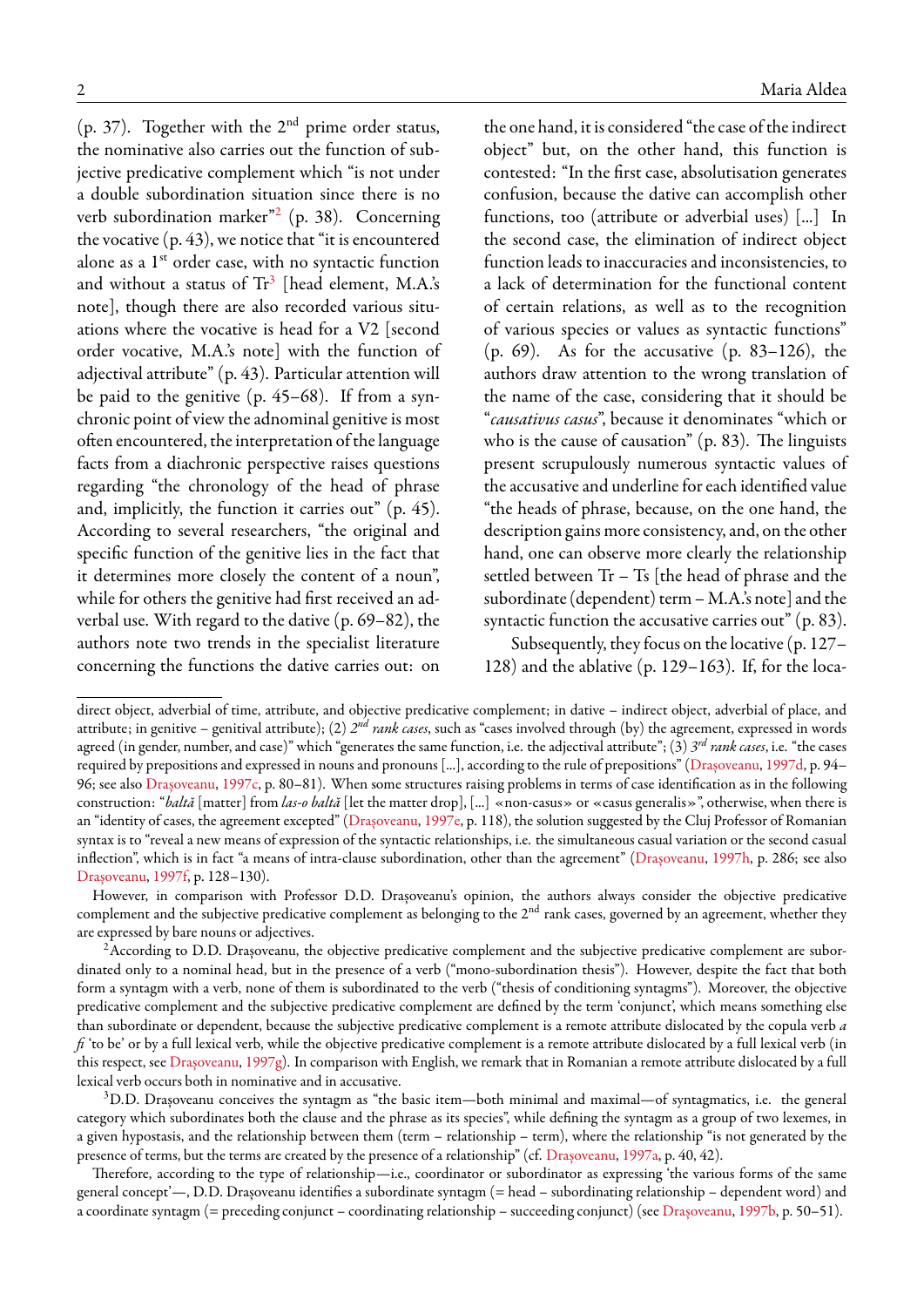tive, the researchers observe that "the Indo-European locative is not preserved in the Proto-Indo-European period with its specific inflectional markers except the endings in  $-a$ ,  $-a$  /  $-e$  [...] (rarely a root-final consonant)", but can be identified in the Pre-classical period, especially in the use of *domi* 'at home, in the house', *ruri* 'in the country' (p. 127), as well as in other nouns or names of towns, for the ablative we witness a turning point, because this case "[...] presents the most numerous functions and species compared to other Latin cases, not surprisingly given the fact that it is the result of the syncretism of three Indo-European cases: the ablative (with a separation role), the instrumental and the locative [...]"; as a consequence, this "caused largely its connection with prepositions for disambiguation reasons, without ceasing to work alone, synthetically [...]" (p. 129).

The second volume deals with the syntax of verbal moods. Structured in two units with two appendices, the work begins with a series of general remarks (p. 9–11) on "the grammatical categories where it [the verb – M.A.'s note] is involved: aspect, type of action, mood, tense, voice, person, and number." (p. 9).

The first part is entitled *Modurile personale* [Finite Verb Forms] (p. 13–154) and focuses on this subject as shown by the title; among other topics, "the unit includes the particular use of the infinitive as a substitute for some finite verb forms, as well as the case of the infinitive (both historical / narrative and exclamatory / interrogative)" (p. 11). The authors draw up a typology of clauses and make distinction between the main clauses (p. 28–30) and the subordinate (dependent) clauses (p. 33–39); thus, they examine the values of verbal moods and tenses in the main clauses (p. 15–27) and subordinate ones (without connective, p. 39–41, and with connective, p. 42–154) by identifying and explaining the various contexts of occurrences; in the latter category (subordinates with connective) the authors place emphasis

on clauses introduced by a conjunction (p. 63–154).

The second part, entitled *Modurile nepersonale* [Non-finite Verb Forms] (p. 155–205), deals with those "noun forms of the verb which don't have morphological inflectional markers for the category of person" (p. 155). The linguists draw up an inventory of the situations specific for each class, i.e. the infinitive (p. 157–173), the participle (p. 174–186), the gerund (p. 187–192), the gerundive (p. 193– 202), and the supine (p. 203–205), while emphasizing the complex structure of non-finite verb forms (illustrated by a double nature with morphological and syntactic effects), namely verbal and nominal "substantival—for the infinitive, the gerund and the supine—or adjectival—for participle and gerundive" (p. 155).

Two appendices accompany the presentation of verbal moods: the first deals with the sequence of tenses (p. 207–211) in subordinate clauses with a predicate in both indicative and subjunctive moods, while the second develops the reported or indirect style (p. 213–215).

Backed by a sound critical apparatus revealed by numerous footnotes and reference lists related to both volumes, the *Latin Syntax* of Frieda Edelstein, Carmen Fenechiu, and Dana LaCourse Munteanu reached its goal. A logic, clear, and coherent work due to its precise manner of classifying the language facts, the volumes acquire a double value: on the one hand, a real scientific value thanks to the sound information and its substantiation, that makes it readable and comprehensible for both specialist and non-specialist audience; on the other hand, a symbolic value due to its circumscription to the model established by the founder of the Cluj syntax, professor D.D. Drașoveanu whose concepts, ideas, taxonomies—*syntagm*, *relation*, *simultaneous casual variation*, *typology of cases*, etc.—the authors use in the description of the Latin syntax, apart from certain occurring differences.

## <span id="page-2-0"></span>**Bibliography**

Drașoveanu, D.D. (1994–1995). *Sintaxa limbii române*[The Syntax of Romanian], a course taught at the Faculty of Letters of "Babeș– Bolyai University", Cluj-Napoca.

<span id="page-2-3"></span>Drașoveanu, D.D. (1997). *Teze și antiteze în sintaxa limbii române* [Theses and Antitheses in the Syntax of Romanian], Clusium Publishing House, Cluj-Napoca, 1997.

<span id="page-2-1"></span>Drașoveanu, D.D. (1997a). *Relația – creatorul termenilor* [Relationship as a Maker of Terms], in [Drașoveanu](#page-2-3), [1997,](#page-2-3) p. 40–44.

<span id="page-2-2"></span>Drașoveanu, D.D. (1997b).*Relația – organizatorultermenilor*[Relationship as an Organiser of Terms], in[Drașoveanu,](#page-2-3) [1997,](#page-2-3) p. 45–51.